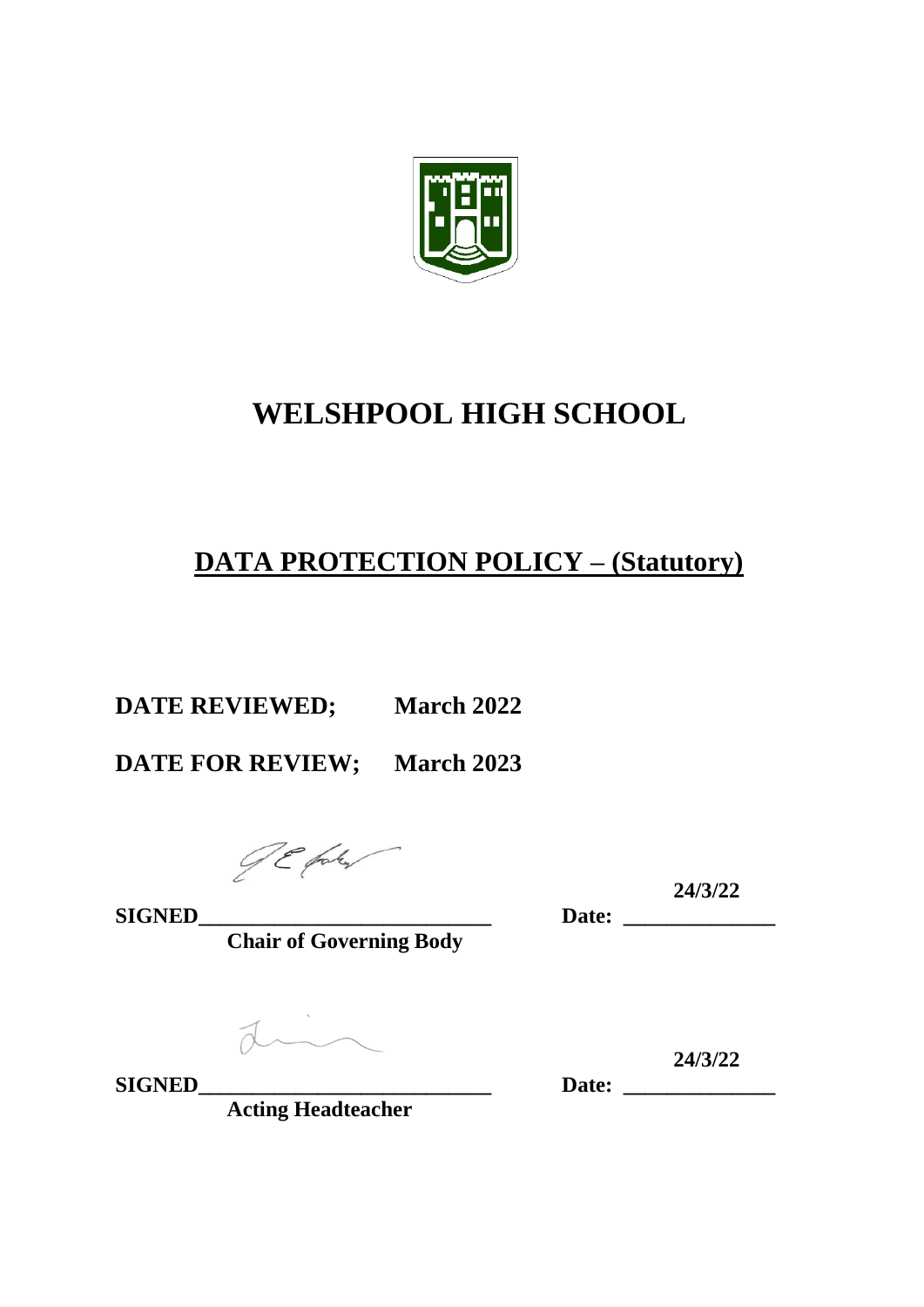## **Welshpool High School Data Protection Policy**

The school collects and uses personal information about staff, pupils, parents and other individuals who come into contact with the school. This information is gathered in order to enable it to provide education and other associated functions. In addition, there may be a legal requirement to collect and use information to ensure that the school complies with its statutory obligations.

Schools have a duty to be registered, as Data Controllers, with the Information Commissioner's Office (ICO) detailing the information held and its use. These details are then available on the ICO's website. Schools also have a duty to issue a Fair Processing Notice to all pupils/parents, this summarises the information held on pupils, why it is held and the other parties to whom it may be passed on. (See Appendix 1).

#### **Purpose**

This policy is intended to ensure that personal information is dealt with correctly and securely and in accordance with the General Data Protection Regulations (GDPR) of May 2018 which builds upon the Data Protection Act of 1998 and other related legislation. It will apply to information regardless of the way it is collected, used, recorded, stored and destroyed, and irrespective of whether it is held in paper files or electronically.

All staff involved with the collection, processing and disclosure of personal data will be aware of their duties and responsibilities by adhering to these guidelines.

#### **What is Personal Information?**

Personal information or data is defined as data which relates to a living individual who can be identified from that data, or other information held.

#### **Data Protection Principles**

The General Data Protection Regulations (GDPR) of May 2018 establishes six enforceable principles that must be adhered to at all times:

- 1. Personal data shall be processed lawfully, fairly and in a transparent manner in relation to individuals;
- 2. Personal data shall be collected for specified, explicit and legitimate purposes and not further processed in a manner that is incompatible with those purposes;
- 3. Personal data shall be adequate, relevant and limited to what is necessary in relation to the purposes for which they are processed;
- 4. Personal data shall be accurate and, where necessary, kept up to date, every reasonable step must be taken to ensure that personal data that are inaccurate, having regard to the purposes for which they are processed, are erased or rectified without delay;
- 5. Personal data shall be kept in a form which permits identification of data subjects for no longer than is necessary for the purposes for which the personal data are processed;
- 6. Personal data shall be processed in a manner that ensures appropriate security of the personal data, including protection against unauthorized or unlawful processing and against accidental loss, destruction or damage, using appropriate technical or organisational measures.

Article 5 (2) GDPR requires that:

''The controller shall be responsible for, and be able to demonstrate, compliance with the principles'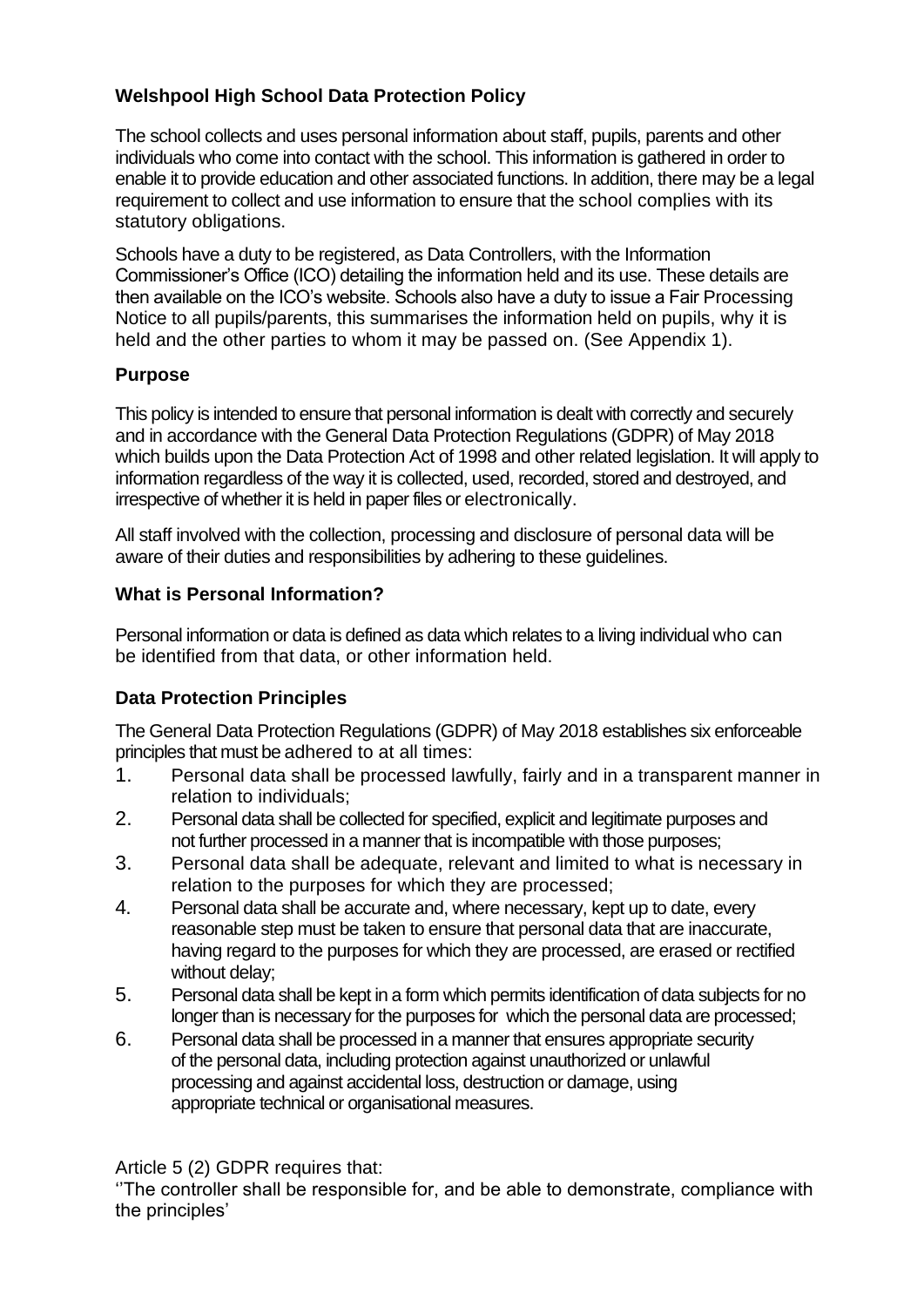## **General Statement**

The school is committed to maintaining the above principles at all times. Therefore the school will:

- Inform individuals why the information is being collected when it is collected
- Inform individuals when their information is shared, and why and with whom it was shared
- Check the quality and the accuracy of the information it holds
- Ensure that information is not retained for longer than is necessary
- Ensure that when obsolete information is destroyed that it is done so appropriately and securely
- Ensure that clear and robust safeguards are in place to protect personal information from loss, theft and unauthorised disclosure, irrespective of the format in which it is recorded
- Share information with others only when it is legally appropriate to do so
- Set out procedures to ensure compliance with the duty to respond to requests for access to personal information, known as Subject Access Requests (See Appendix 2).
- Ensure our staff are aware of and understand our policies and procedures. Staff are required to sign a policies handbook stating that they have read and understood all school policies.

#### **Complaints**

Complaints will be dealt with in accordance with the school's complaints policy. Complaints relating to information handling may be referred to the Information Commissioner (the statutory regulator).

#### **Review**

This policy will be reviewed as it is deemed appropriate, but no less frequently than every year. The policy review will be undertaken by the Headteacher, or nominated representative, and the governors Policy and Curriculum Committee.

#### **Contacts**

If you have any enquires in relation to this policy, please contact Mr. Josh Kinsey, who will also act as the contact point for any subject access requests.

Further advice and information is available from the Information Commissioner's Office, [www.ico.gov.uk](http://www.ico.gov.uk/) or telephone 0303 123 1113 or 029 2067 8400 for the Wales Regional Office.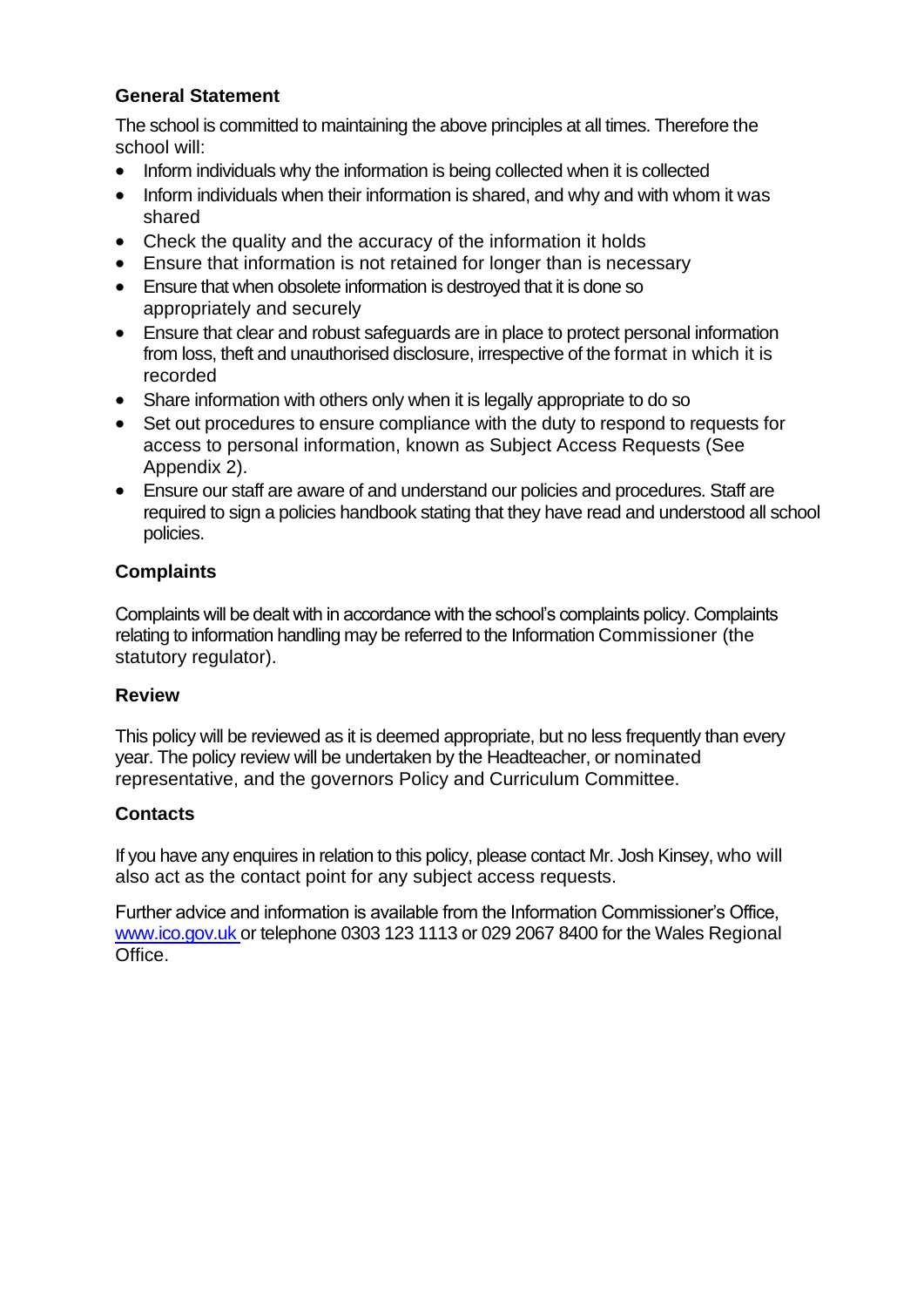## **Appendix 1**

#### **Privacy Notice: What the School, Local Authority and Welsh Government does with Information it holds of Pupils**

## **Subject**

To meet the requirements of the Data Protection Act 1998 and GDPR, schools are required to issue a Privacy Notice to pupils and/or parents summarising the information held on record about pupils, why it is held, and the third parties to whom it may be passed on.

The Privacy Notice provides information about the collection and processing of pupils' personal and performance information by the Welsh Government, Powys Local Authority (LA) and Welshpool High School.

The school collects information about pupils and their parents or legal guardians when they enrol at the school. The school also collects information at other key times during the school year. Information is also received from other schools when pupils transfer.

The School processes the information it collects to administer the education it provides to pupils. For example:

- The provision of education services to individuals;
- Monitoring and reporting on pupils' educational progress;
- The provision of welfare, pastoral care and health services;
- The giving of support and guidance to pupils, their parents and legal guardians;
- The organisation of educational events and trips;
- Planning and management of the school.

#### **Welsh Government & Local Authority (LA)**

The Welsh Government receives information on pupils as part of the Pupil Level Annual Schools' Census (PLASC). The Welsh Government uses this personal information for research and for statistical purposes, to inform, influence and improve education policy and to monitor the performance of the education service as a whole. Examples of the sort of statistics produced can be viewed at [www.wales.gov.uk/statistics](http://www.wales.gov.uk/statistics)

The LA also uses the personal information collected via PLASC to do research. It uses the results of the research to make decisions on policy and the funding of schools, to calculate the performance of schools and help them set targets. The research is carried out in such a way that ensures individual pupils cannot be identified.

In addition, the Welsh Government and LAs receive information regarding National Curriculum assessment and Public Examination results and attendance data at pupil level.

#### **Personal Information Held**

The sort of personal information that will be held includes;

- Personal details such as name, address, date of birth, pupil identifiers and contact details for parents and guardians;
- Information on performance in internal and national assessments and examinations;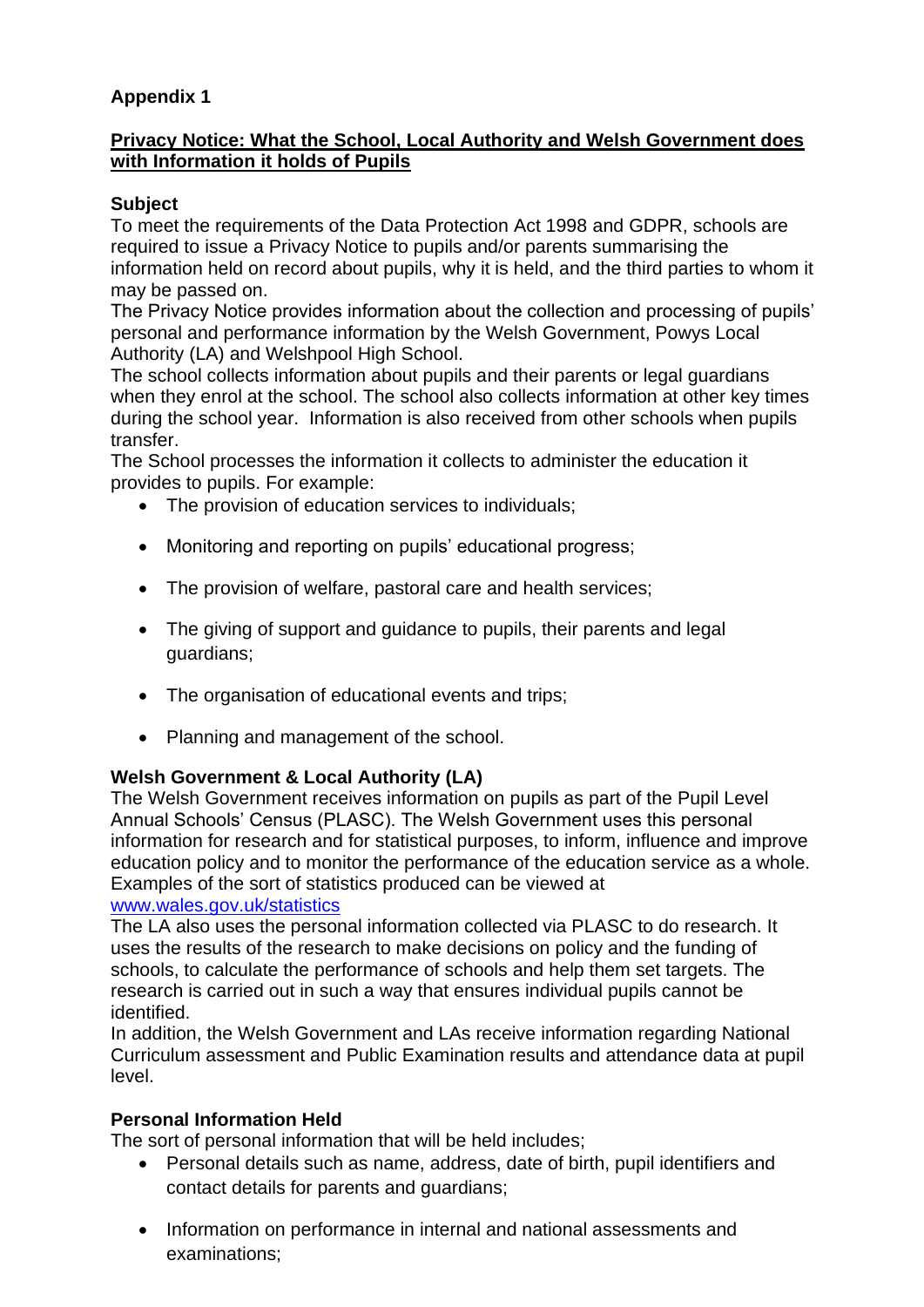- Information on the ethnic origin and national identity of pupils (this is used only to prepare summary statistical analysis);
- Details about pupils' immigration status (this is used only to prepare summary statistical analysis);
- Medical information needed to keep pupils safe while in the care of the school;
- Information on attendance and any disciplinary action taken
- Information about the involvement of social services with individual pupils where this is needed for the care of the pupils.

#### **Organisations that may share personal information**

Information held by the school, LA and the Welsh Government on pupils, their parents or legal guardians may also be shared with other organisations when the law allows, for example with;

- Other education and training bodies, including schools. When pupils are applying for courses, training, school transfer or seeking guidance on opportunities;
- Bodies doing research for the Welsh Government, LA and schools, so long as steps are taken to keep the information secure;
- Central and local government for the planning and provision of educational services;
- Social services and other health and welfare organisations where there is a need to share information to protect and support individual pupils;
- Various regulatory bodies, such as ombudsmen and inspection authorities, where the law requires that information be passed on so that they can do their work.

Pupils have certain rights under the Data Protection Act, including a general right to be given access to personal data held about them by any organisation. The presumption is that by the age of 12 a pupil has sufficient maturity to understand their rights and to make an access request themselves if they wish. A parent would normally be expected to make a request on a pupil's behalf if the pupil is younger.

If you wish to access your personal data, or that of your child, then please contact [office@welshpool-hs.powys.sch.uk](mailto:office@welshpool-hs.powys.sch.uk) or for those pupils/parents where this is not practical, a hard copy can be obtained from the school by contacting the Head Teacher in writing.

#### **Other Information**

The Welsh Government, LA and school place a high value on the importance of information security and have a number of procedures in place to minimise the possibility of a compromise in data security.

The Welsh Government, LA and school will endeavour to ensure that information is kept accurate at all times. Personal information will not be sent outside the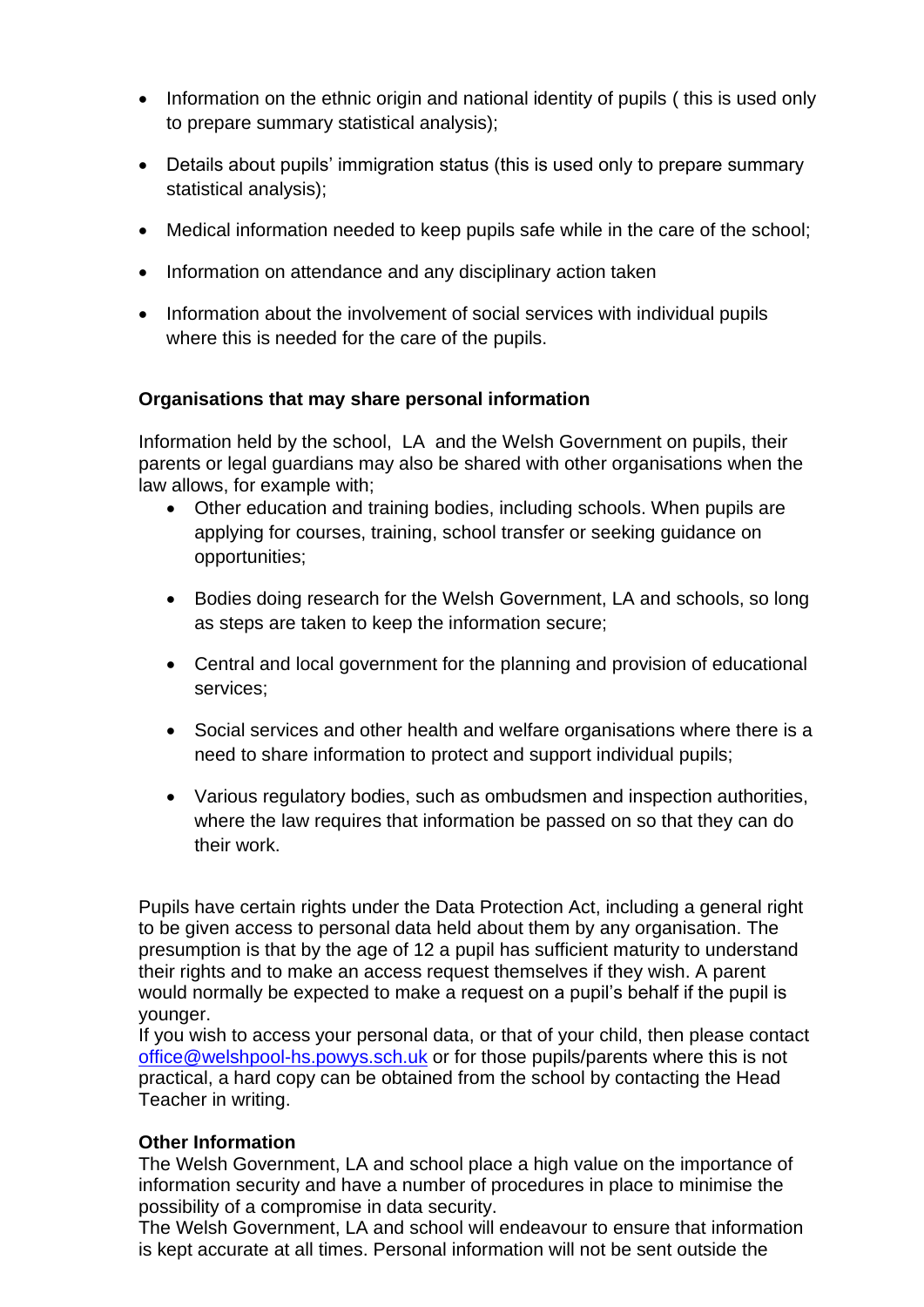United Kingdom.

Your rights under the Data Protection Act 1998 give individuals certain rights in respect of personal information held on them by any organisation. These rights include;

- The right to ask for and receive copies of the personal information held on you, although some information can sometimes be legitimately withheld;
- The right, in some circumstances, to prevent the processing of personal information if doing so will cause damage or distress;
- The right to ask for wrong information to be put right;
- The right to seek compensation if an organisation does not comply with the Data Protection Act 1998 and you personally suffer damage;
- In some circumstances a pupil's parent or legal guardian will have a right to receive a copy of personal data held about a pupil in their legal care. Such cases will be considered on an individual basis where the individual is deemed to have insufficient understanding of their rights under the Act.

#### **You also have the right to ask the Information Commissioner, who enforces and oversees the Data Protection Act 1998, to assess whether or not the processing of personal information is likely to comply with the provisions of the Act.**

#### *Seeking further information*

For further information about the personal information collected and its use, if you have concerns about the accuracy of personal information, or to exercise your rights under the Data Protection Act 1998 you should contact;

- Your child's school on 01938 552014
- Your LA on 01597 826000
- The Welsh Government's data protection officer at, The Welsh Government, Cathays Park, Cardiff,CF10 3NQ;
- The Information Commissioner's office help line can be contacted on 01625 545 745;

Information is also available from [www.ico.gov.uk](http://www.ico.gov.uk/)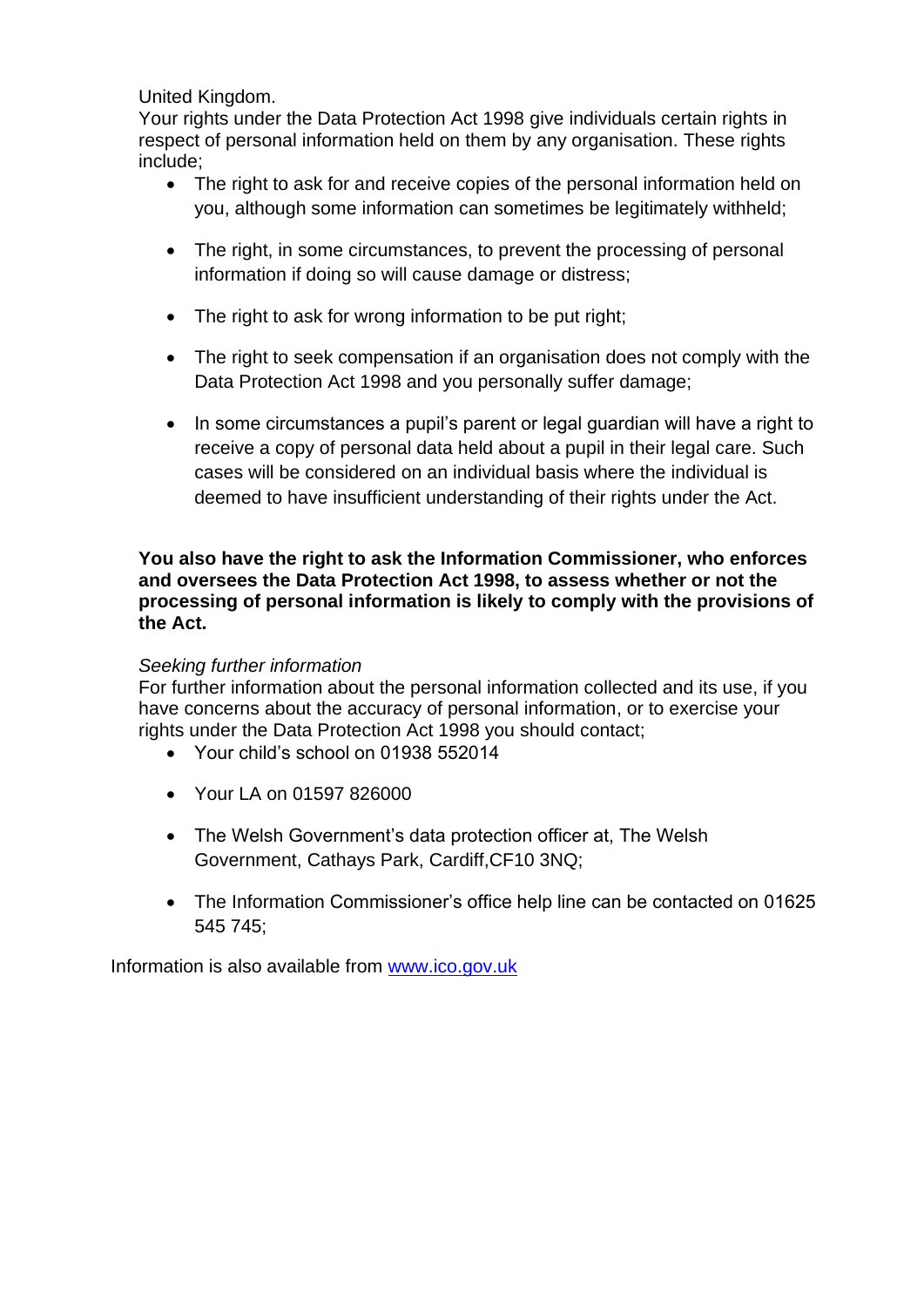## **Appendix 2**

#### **Welshpool High School**

Procedures for responding to subject access requests made under the General Data Protection Regulations 2018 (Data Protection Act 1998).

#### **Rights of access to information**

There are two distinct rights of access to information held by schools about pupils.

- 1. Under the General Data Protection Regulations 2018 (Data Protection Act 1998) any individual has the right to make a request to access the personal information held about them.
- 2. The right of those entitled to have access to curricular and educational records as defined within the Education Pupil Information (Wales) Regulations 2011.

These procedures relate to subject access requests made under the General Data Protection Regulations 2018 (Data Protection Act 1998).

#### **Actioning a subject access request**

- 1. Requests for information must be made in writing; which includes email, and be addressed to the Headteacher, Mr.Josh Kinsey. If the initial request does not clearly identify the information required, then further enquiries will be made.
- 2. The identity of the requestor must be established before the disclosure of any information, and checks should also be carried out regarding proof of relationship to the pupil. Evidence of identity can be established by requesting production of at least two of the following:
	- passport
	- driving license
	- utility bills with the current address
	- Birth / Marriage certificate
	- P45/P60
	- Credit Card or Mortgage statement
	- *This list is not exhaustive*.
- 3. Any individual has the right of access to information held about them. However with children, this is dependent upon their capacity to understand (normally age 12 or above) and the nature of the request. The Headteacher should discuss the request with the pupil and take their views into account when making a decision. A pupil with competency to understand can refuse to consent to the request for their records. Where the pupil is not deemed to be competent an individual with parental responsibility or guardian shall make the decision on behalf of the pupil.
- 4. There is no charge to the applicant making a Subject Data Access request.
- 5. The response time for subject access requests, once officially received, is one month, although an extension of two additional months may be necessary if a complex request is received.
- 6. Article 23 of The General Data Protection Regulations 2018 (The Date Protection Act 1998) allows exemptions as to the provision of some information; **therefore all information will be reviewed prior to disclosure.**
- 7. Third party information is that which has been provided by another, such as the Police, Local Authority, Health Care professional or another school. Before disclosing third party information consent should normally be obtained. There is still a need to adhere to the 1 month statutory timescale.